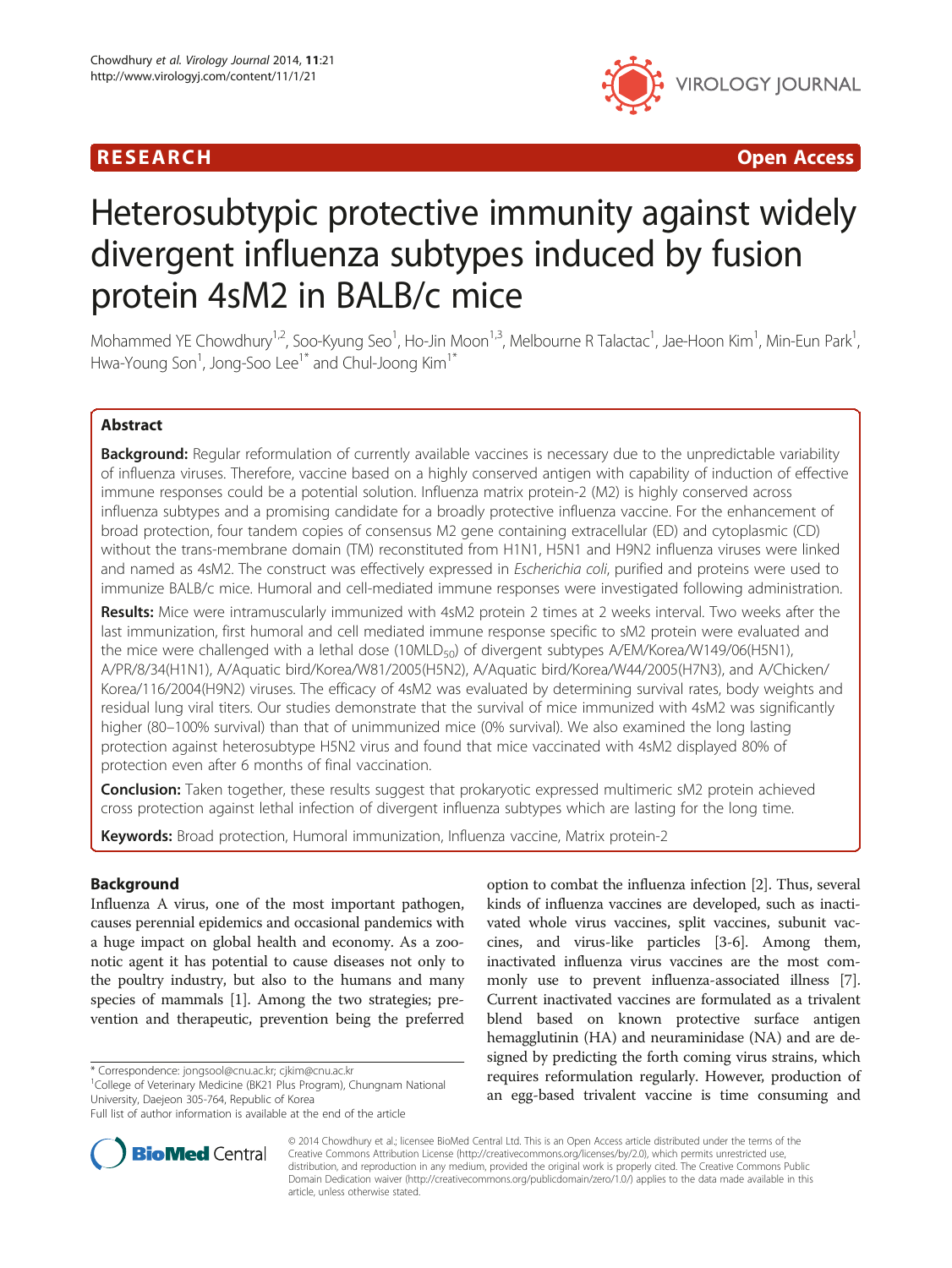<span id="page-1-0"></span>limits the chance to change the antigen in an emergency situation [[8\]](#page-11-0). Moreover, current strategies using inactivated whole virus vaccines face an annual problem of HA and NA antigenic mismatch with circulating influenza viruses due to repeated antigenic drifting [[9\]](#page-11-0). Therefore, vaccination strategies for broad protectivity against unpredictable influenza viruses need to be developed.

Several approaches are being investigated to develop broadly protective vaccines and focus mainly on the conserved region of the viral matrix protein-2 (M2) and HA proteins of influenza A virus [\[10](#page-11-0)]. Compared with HA, M2 is highly conserved among and within different subtypes (Table 1), and is therefore an attractive target for developing a broadly protective vaccine. In particular, the extracellular domain of M2 is considered an appropriate target for a broad spectrum influenza vaccine [[11](#page-11-0)]. The efficacies of different forms of M2-based vaccines have been studied and found that mice immunization with M2 can protect against influenza virus lethal infection [[12](#page-11-0)-[14](#page-11-0)]. However, the protection level was not so significant due to small size and poor immunogenicity of the M2e peptide. Therefore, focus has shifted to the M2 fusion construct using a variety of carrier molecules like M2 peptidecarrier conjugates, baculovirus-expressed M2, M2 fusion proteins, multiple antigenic peptides, and M2 DNA vaccine [\[14](#page-11-0)-[18\]](#page-11-0). It has been reported that multimeric form of the M2 fusion protein, such as TLR5 ligand flagellin fused to four tandem copies of M2 induced antibody can protects a lethal challenge of influenza virus in BALB/c mice [[13](#page-11-0)]. Subsequently, these studies have shown that immunization with M2 or a multimeric form of M2 based vaccine with or without a carrier can protect homologous or heterosubtypic influenza virus infections. However, the longevity and breadth of cross protectivities of M2 are not well studied.

Therefore, in this study, a construct named 4sM2 using four tandem copies of consensus sM2 gene derived from the analysis of sequences of H1N1, H5N1 and H9N2 influenza viruses without its trans-membrane domain for the induction of broad protection against divergent influenza virus subtypes were developed. The construct was expressed in E. coli and potency of the produced immunogen was evaluated in mouse model against lethal doses of mouse adapted influenza A viruses. In addition, the longevity of the immune responses and breadth of cross protection were examined.

# Results

# Confirmation of target protein 4sM2

For the expression of target proteins with his-tag fusion at the N-term, monomer or multimer consensus sM2 plasmids (sM2 and 4sM2, respectively) were constructed into pRSET A vector. The recombinant proteins were expressed mainly as inclusion bodies in E. coli. Refolded inclusion bodies containing the recombinant proteins were purified by His-tag affinity chromatography and dialyzed using permeable cellulose membrane and confirmed by SDS-PAGE and immunoblotting. As shown in Figure [1](#page-2-0)B, proteins were electrophoresed on the SDSpolyacrylamide gel and stained with Coomassie brilliant blue. After destaining, proteins were observed at the expected molecular weight of 60 kDa (4sM2, Figure [1B](#page-2-0)) and 15 kDa (sM2, data not shown). Additionally, reactions of 4sM2 protein with mouse anti-Histidin (C-term, Figure [1](#page-2-0)C) and rabbit anti-M2 antibodies (Figure [1](#page-2-0)D) were confirmed by immunoblotting. With Coomassie staining and immunoblotting, no other proteins were observed around the expected band which indicate, there were no conformational changes of proteins after refolding from inclusion bodies.

# M2 specific antibody responses to the 4sM2 protein in mice

Upon confirmation of protein expression and subsequent purification, groups of mice were immunized intramuscularly (i.m.) with 30 μg of 4sM2 protein at day's 0 and 14, and sera were collected at day's -1, 7, and 21 to assess the antibody titer. Serum antibodies were measured by ELISA using the sM2 protein (Figure [2](#page-3-0)A), M2 peptide (Figure [2B](#page-3-0)) or inactivated purified virions as a coating antigen. The levels of serum IgG absorbance increased around 10 fold after the second application of 4sM2 protein compared with those observed before immunization (Figure [2A](#page-3-0) and B). As shown in Figure [2](#page-3-0)D

Table 1 Comparison of sM2 sequence among vaccine and challenge strains

| Virus strain                 | Subtype          | Amino acid sequence                                             | Access no.  |
|------------------------------|------------------|-----------------------------------------------------------------|-------------|
| Consensus                    |                  | MSLLTEVETPTRNGWECKCSDSSEPDRLFFKCIYRRLKYGLKRGPSTEGV              |             |
| A/EM/Korea/W149/06           | <b>H5N1</b>      | MSLLTEVETPTRNEWECRCSDSSDPDRLFFKCIYRRLKYGLKRGPSTEGV              | ABW73743.1  |
| A/Aquaticbird/Korea/W81/2005 | <b>H5N2</b>      | MSLI TEVETPTRNGWECKCSDSS <b>D</b> PDRI EEKCIYRRI KYGI KRGPSTEGV | FU819138.1  |
| A/Puerto Rico/8/34           | <b>H1N1</b>      | MSLLTEVETPIRNEWGCRCNGSSDPDRLFFKCIYRRFKYGLKGGPSTEGV              | NC 002016.1 |
| A/Aquaticbird/Korea/W44/2005 | <b>H7N3</b>      | MSLLTEVETPTRNGWECRCSDSSDPDRLFFKCIYRRLKYGLKRGPSTEGV              | JN244137.1  |
| A/Chicken/Korea/116/2004     | H9N <sub>2</sub> | MSLLTEVETPTRNGWECKCSDSSDPLRLFFKCIYRRLKYGLKRGPSTEGM              | FU819104.1  |

The amino acids differ from consensus sequence are in bold and underlined.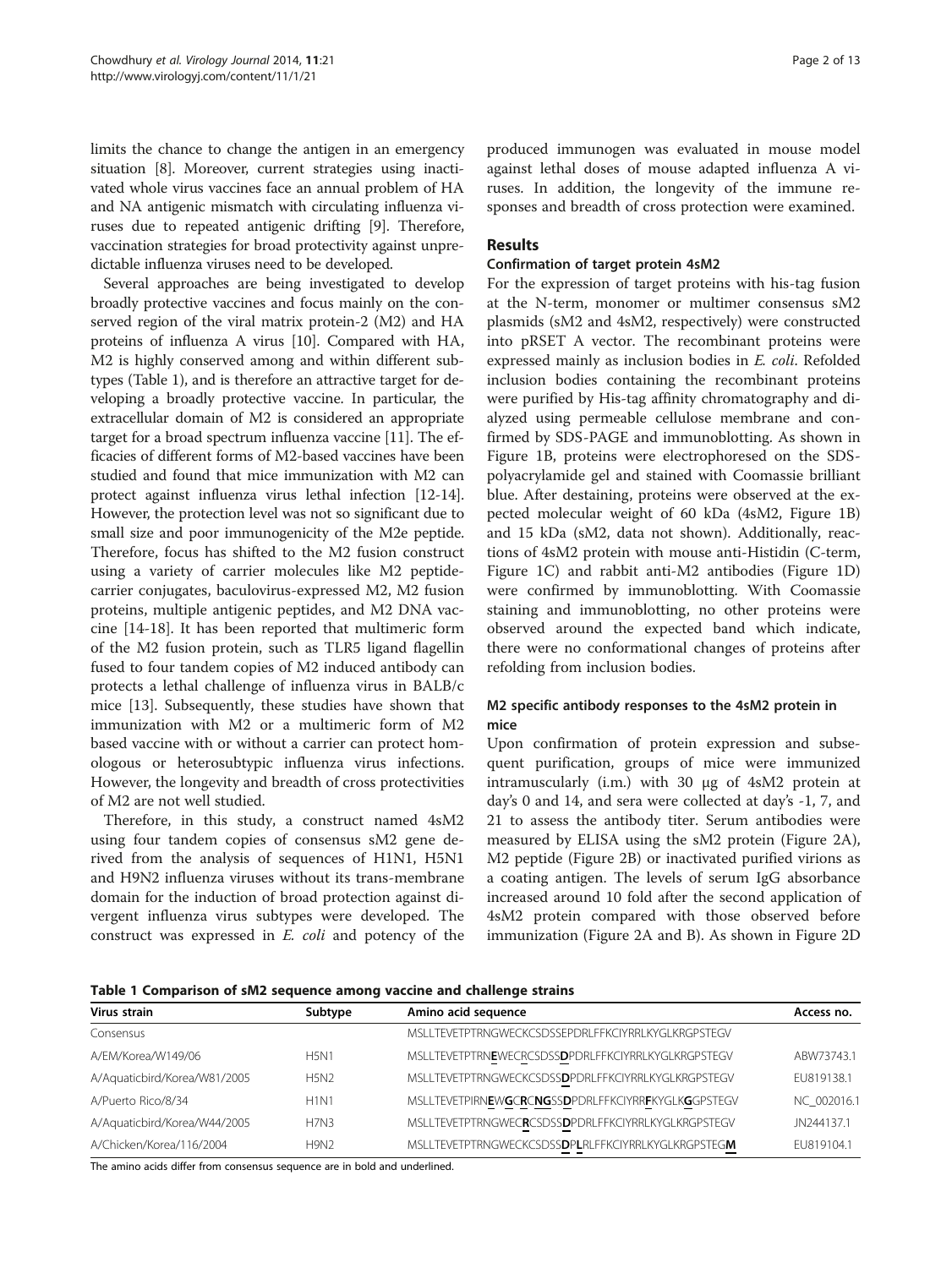<span id="page-2-0"></span>

immune sera collected from mice boosted with 4sM2 showed significant level of antibodies cross reactivities to influenza subtypes H5N1, H5N2 and H9N2 viruses. Importantly 4sM2 immune sera also showed significant levels of cross reactivities to H1N1 and H7N3 subtypes which contains sM2 sequences of 8 and 2 amino acid mismatches respectively (Table [1](#page-1-0)). Control group of mice that were immunized with 0.85% saline (NC) did not show any responses against protein, peptide or inactivated whole viruses. Therefore this result suggests that

4sM2 is capable to induce antibody which is cross reactive to different subtypes of influenza virus.

M2 specific IgG1 and IgG2a were also tested and found that both IgG1 and IgG2a increased significantly compare to negative control (NC) after the booster immunization (Figure [2C](#page-3-0)), and IgG2a was predominant than IgG1. These results suggest that the 4sM2 recombinant protein is strongly immunogenic and is also capable of producing both Th1 and Th2 inducing M2 specific IgG1 and IgG2a antibodies.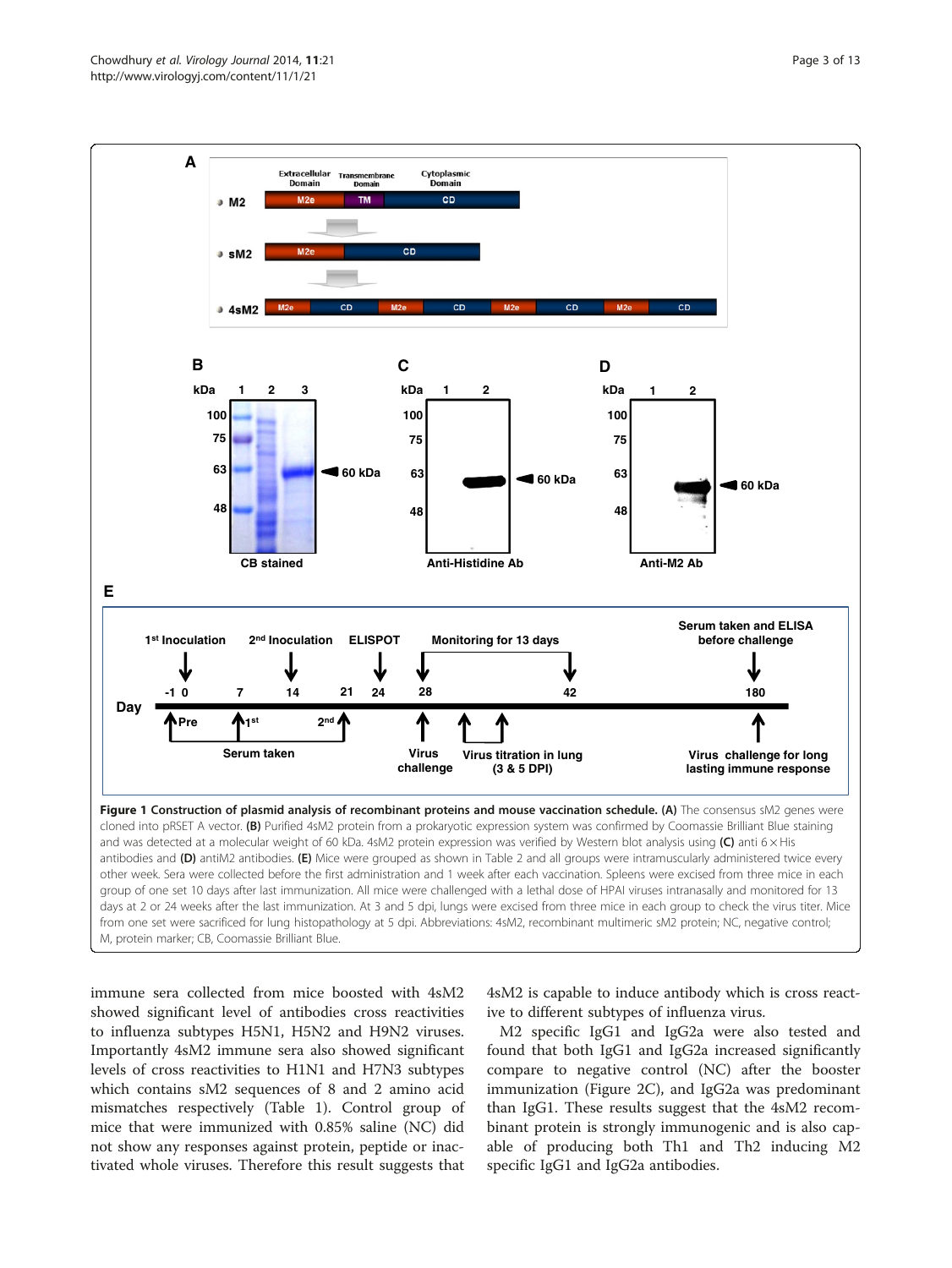<span id="page-3-0"></span>

# 4sM2 induced M2 specific T cell responses

To investigate the broad protective immune mechanism, 4sM2 induced IFN-γ and IL-4 secreting cells in the spleen were determined by ELISPOT. Cells were collected 10 days after the boost immunization and stimulated with sM2 protein or M2 peptide. Significant numbers of IFN-γ secreting cells were observed in the spleen following stimulation with both the sM2 protein (Figure 2E, left) and M2 peptide (Figure 2E, right). We also observed a detectable level of IL-4 secreting splenocytes following stimulation with both the sM2 protein (Figure 2F, left) and the M2 peptide (Figure 2F, right). Mock (un-immunized) mice showed a background level of spot for both the sM2 protein and M2 peptide stimulation. These findings indicate that four tandem copies of consensus sM2 can induce M2-specific IFN-γ and IL-4 secreting T cell responses, which may contribute to the protective immunity.

# Protective efficacy of 4sM2 vaccine against divergent influenza virus subtypes

The efficacies of the 4sM2 vaccine against the divergent influenza virus subtypes were investigated. Mice were immunized i.m. twice at 2 weeks interval. Two weeks after the final immunization, mice were challenged intranasally (i.n.) with the  $10MLD_{50}$  of  $A/EM/Korea/W149/$ 06(H5N1) influenza subtype that contains 2 mismatched amino acids against the sM2 consensus sequence (Table [1\)](#page-1-0). Protective efficacy and morbidity (measured by survival rates and weight losses, respectively) were monitored every other day for 13 days post-infection (dpi); mice were euthanized and considered dead if the original body weight is reduced by >25%. As shown in Figure [3](#page-4-0)A, immunized mice lost 5–10% of their body weight but conferred 100% survival by 13 dpi after lethal challenge of H5N1 virus (Figure [3](#page-4-0)A). In contrast, remarkable losses of body weight were observed in unimmunized mice and none of them survived due to lethal infection of H5N1 virus (Figure [3A](#page-4-0), bottom).

Next the protection efficiency of 4sM2 vaccine against A/PR/8/34(H1N1) subtype of influenza virus that contains 8 mismatched with sM2 consensus sequence was evaluated. Set of immunized mice were challenged with  $10MLD_{50}$  of the H1N1 virus and protection efficacy were measured as before. Unimmunized mice lost >25% of body weight and all died by 9 dpi whereas mice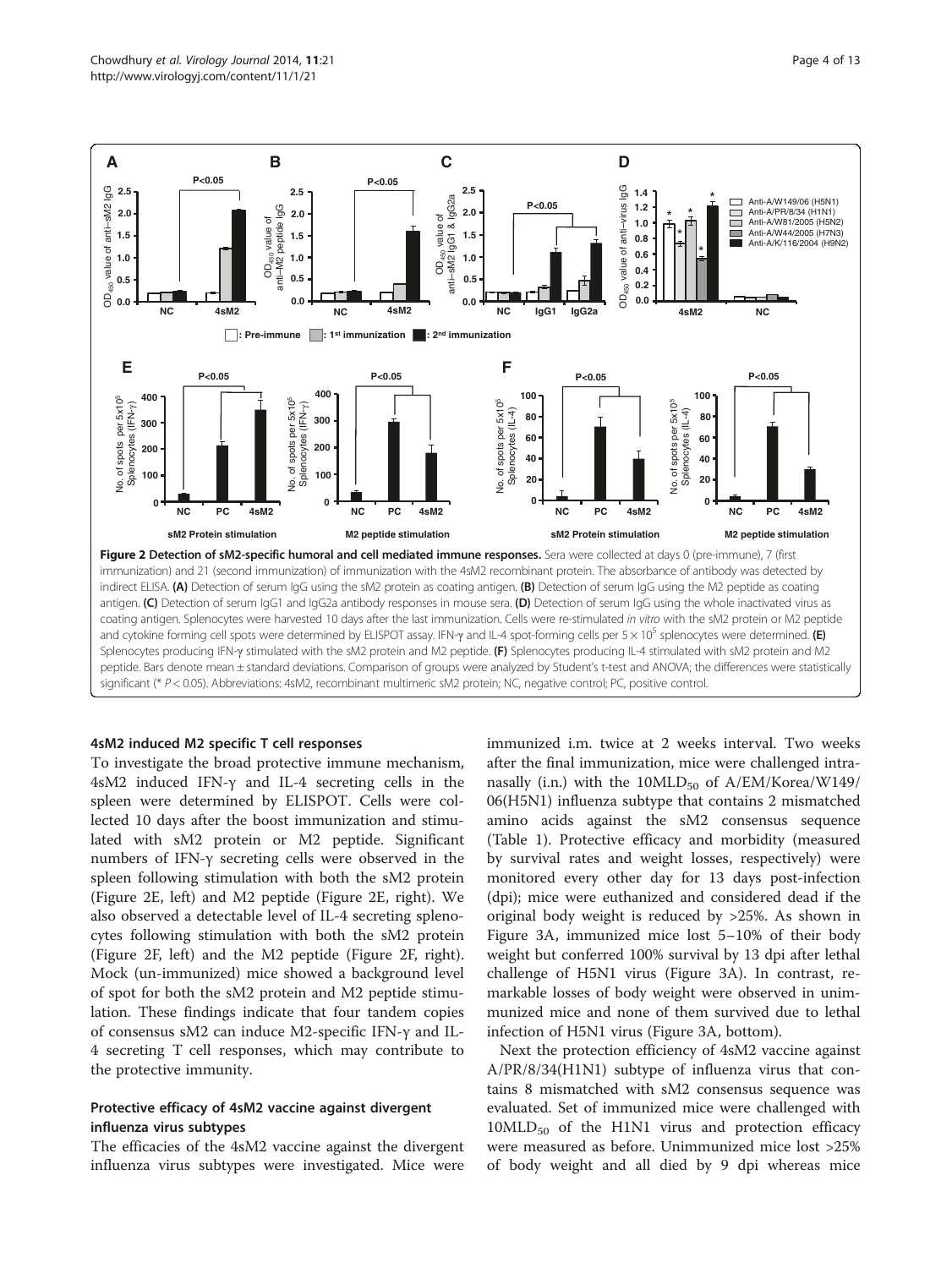<span id="page-4-0"></span>

immunized with 4sM2 showed negligible body weight loss and 80% were survived (Figure 3B). Another set of vaccinated mice were infected with A/Aquatic bird/Korea/ W81/2005(H5N2) influenza virus to better understand the degree of cross protection by 4sM2 vaccine. The sM2 sequence of H5N2 contains 1 mismatched against sM2 consensus sequence. All mice in the control group became severely ill (lost weight >25%) and eventually died by 9 dpi. In contrast, the 4sM2 immunized group experienced 19% loss in body weight within 3 to 9 dpi, but started to recover thereafter; 100% of the vaccinated mice were survived the H5N2 virus infection (Figure 3C). The breadths of cross protection of the 4sM2 vaccine against divergent influenza subtypes were further examined. For this, 2 sets of immunized mice were challenged with A/Aquaticbird/ Korea/W44/2005(H7N3) or A/Chicken/Korea/116/2004 (H9N2) that contain 2 and 3 amino acid mismatched with sM2 consensus sequence respectively. In both cases unimmunized mice were severely ill (lost weight >25%) and died by 9 to 11 dpi. Although, mice immunized with 4sM2 showed little body weight loss, but recovered gradually and finally 60% and 80% survived the H7N3 and H9N2 virus challenges respectively (Figure 3D and E). Taken together, the results showed that immune responses induced by highly conserved 4sM2 vaccine conferred the protection against divergent subtypes of influenza virus lethal infection either it is complete or partial.

### Lung virus titers and histopathology

Virus titers in the lungs of challenged mice were measured to estimate the virus clearance at 3 and 5 dpi. The

4sM2 immunized mice had significantly reduced lung virus titers at day 3 and had completely cleared the infection by day 5 in case of H5N1 virus challenge (Figure [4A](#page-5-0)). Similarly, the immunized mice elicited significant reduction of lung virus titers in compare to unimmunized mice by 5 dpi in case of H1N1 and H5N2 influenza virus (Figure [4](#page-5-0)B and [4](#page-5-0)C). The clearances of viruses from the lung after challenge with H7N3 (Figure [4](#page-5-0)D) and H9N2 (Figure [4](#page-5-0)E) subtypes were also assessed. Both immunized and unimmunized mice showed high lung virus titers at 3 dpi. In contrast, virus titers decreased significantly in immunized group at 5 dpi which correlate the survival result of both H7N3 and H9N2 lethal infection. A histopathological examination was also performed to correlate the virus clearance in the lungs. Representative lungs samples were collected after challenge with H5N2 virus and process to examine under light microscope. As shown in Figure [4F](#page-5-0), clear signs of profound pulmonary inflammations were observed in unimmunized mice lung, whereas the mice immunized with 4sM2 showed no significant pulmonary inflammation (Figure [4](#page-5-0)F). These results demonstrate that consensus 4sM2 protein vaccine induced immune responses strong enough to completely clear the H5N1 and H5N2 subtypes and significantly reduce the virus titers of H1N1, H7N3 and H9N2 influenza subtypes in vivo.

# The 4sM2 vaccination induces long lasting cross protection

Duration of protection ability is an important criterion for the potential vaccine. For this, the longevity of cross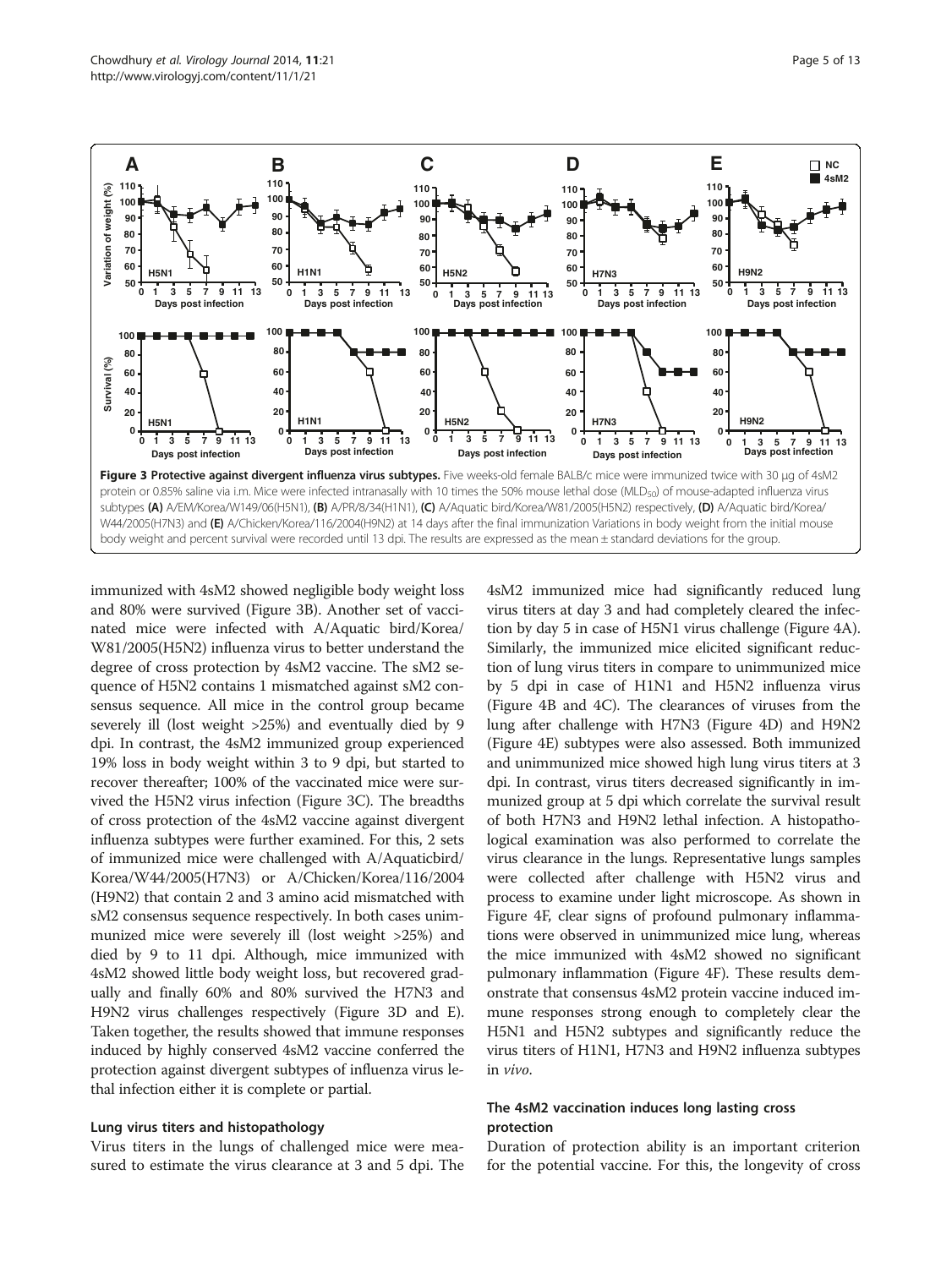<span id="page-5-0"></span>

protection by the 4sM2 vaccine was investigated. Mice were immunized according to the schedule mentioned previously, and sera were collected at  $-1$  (pre), 21 (2<sup>nd</sup>), and 180 days after vaccination. Consistent levels of serum IgG specific to sM2 were determined even at 180 days after the final vaccination (Figure [5A](#page-6-0)). Mice were then challenged with A/Aquatic bird/Korea/W81/2005 (H5N2) influenza subtype; morbidity and mortality were checked until 13 dpi. The unimmunized mice showed >25% body weight loss (Figure [5B](#page-6-0)) and all mice died at 9 dpi whereas the immunized mice survived 80% with negligible body weight loss which was recovered by 13 dpi (Figure [5](#page-6-0)C). This result demonstrates that 4sM2 vaccine conferred protection even after 6 months of final vaccination against heterosubtype lethal infection.

# **Discussion**

M2 is one of the most promising conserved antigens, produced by translation from a spliced mRNA derived from influenza gene segment 7, which also cedes for matrix protein M1. It is a type III transmembrane protein in the form of a tetramer that functions as a pHregulated proton channel and sparsely present on virus particles but is abundant on the surface of virus-infected cells [[19](#page-11-0)]. Various M2e sequences of M2 constructs have been expressed and used as vaccines. In previous study, it has shown that H5 derived vaccines may also protect circulating H1N1 and H3N2 subtypes. Nevertheless, M2 vaccines might also protect against an unexpected subtypes that could cause a pandemic though protection across substantial divergence [\[16](#page-11-0)].

Thus, we developed sM2 consensus derived from the analysis of sequences of H5N1, H1N1 and H9N2 subtypes in the database. Considering the previous findings that extracellular domain particularly (aa, 1–13) is highly conserved among the influenza virus subtypes and recognized as epitope for the induction of monoclonal antibodies and protection against influenza virus infection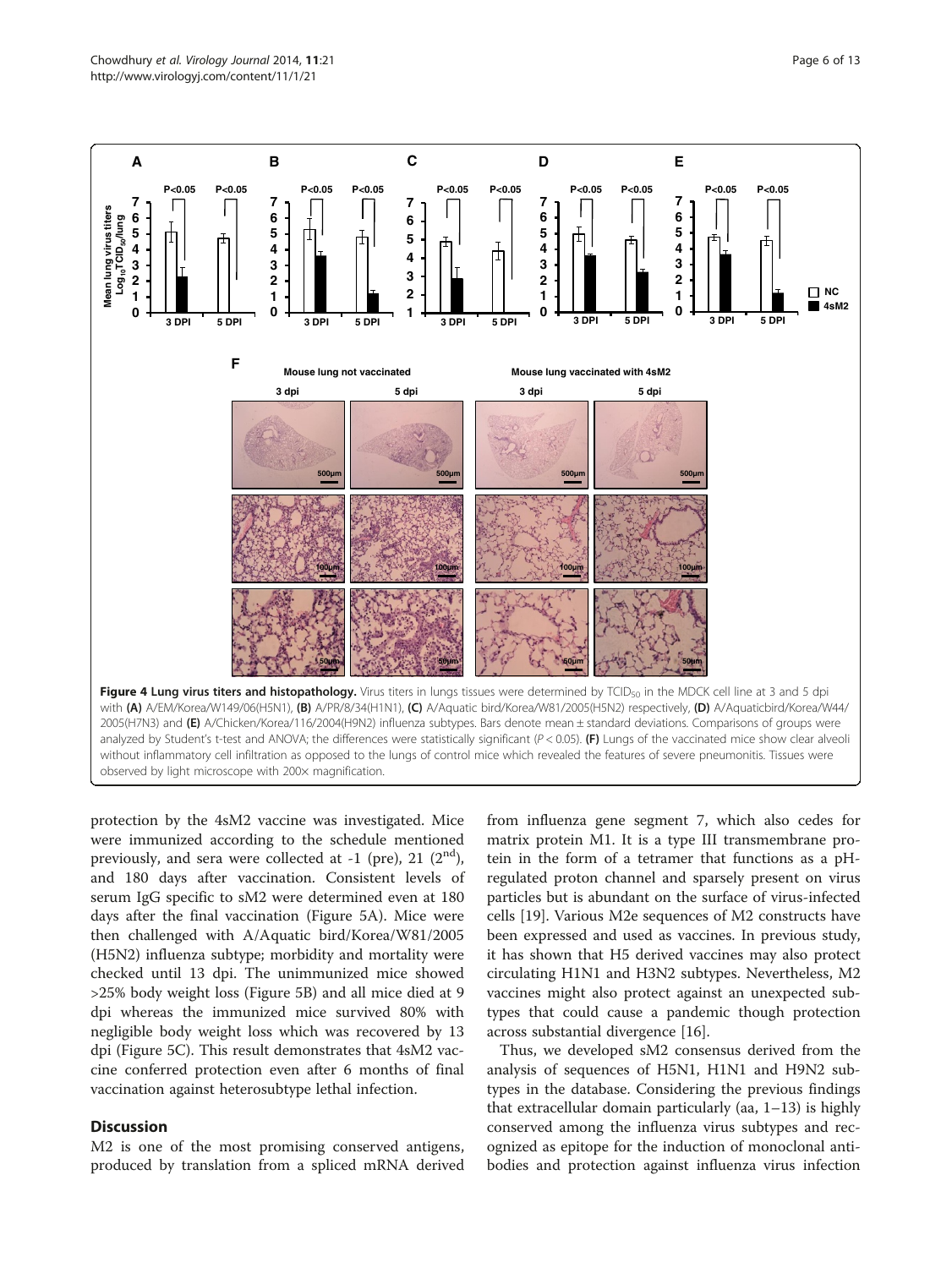<span id="page-6-0"></span>

[[20-22](#page-11-0)], sM2 backbone sequence from the H5N1 virus were used. For the possible homology among other subtypes we changed at the position of 14 (E-G), 18 (R-K) and 24 (E-D) and kept unchanged the conserved epitope (aa, 1–13). As shown in sequence alignment, sM2 of consensus sequence has 1–8 mismatches among the subtypes used in this study (Table [1](#page-1-0)). The developed sM2 plasmids (monomeric and multimeric) were successfully expressed in E. coli and subsequently purified on Ni-NTA agarose. The purified proteins were formulated in PBS buffer and tested for its ability to stimulate the immune response and the level of protection against lethal challenge of divergent influenza subtypes.

The M2 specific antibody cannot contribute directly to neutralize virus in vitro, the antiviral effect of an M2 based vaccine may be exhibited by antibodies to the M2 antigen through antibody-dependent cell-mediated cytotoxicity [[11](#page-11-0)]. Therefore, induction of the M2 specific antibody level was investigated after two intramuscular doses. High level of M2 specific antibody was identified following immunization with Freund's adjuvant, which is the most commonly used adjuvant in animal experiment model (Figure [2A](#page-3-0) and B). Our study also demonstrated that 4sM2 vaccination induces antibodies reacted to purified virions regardless of HA subtypes (Figure [2](#page-3-0)D).

For investigating the possible mechanism of protection associated with sM2 based vaccine, the isotyping of IgG were performed and found both IgG1 and IgG2a were predominantly induced by 4sM2 vaccinated mice which may contributed to reduction of lung virus titers. Previous study showed that recombinant HA of influenza virus (rHA) with nanoparticles (NP) could induce IgG1 and IgG2a as high as half dose of inactivated virus vaccine (IV) without adjuvant. IgG2a was dominant in case of both rHA and IV when administered with NP adju-vant [\[23](#page-11-0)]. On the contrary, Zhao et al. demonstrated that M2e peptide with ASP-1 adjuvant could not increase the Th1 (IgG2a) immune response compare to Th2 (IgG1) and suggesting that the selection of an appropriate adjuvant and its unique ability to stimulate functional immune response is critical to the success of M2e based vaccine [[24\]](#page-11-0). However, induction of M2 specific IgG2a antibodies contributes the clearance of viruses [[18\]](#page-11-0). Similarly, reduction of virus titers in the lungs of 4sM2-vaccinated mice after a lethal infection of divergent influenza subtypes (Figure [4](#page-5-0)A, B, C, D and E)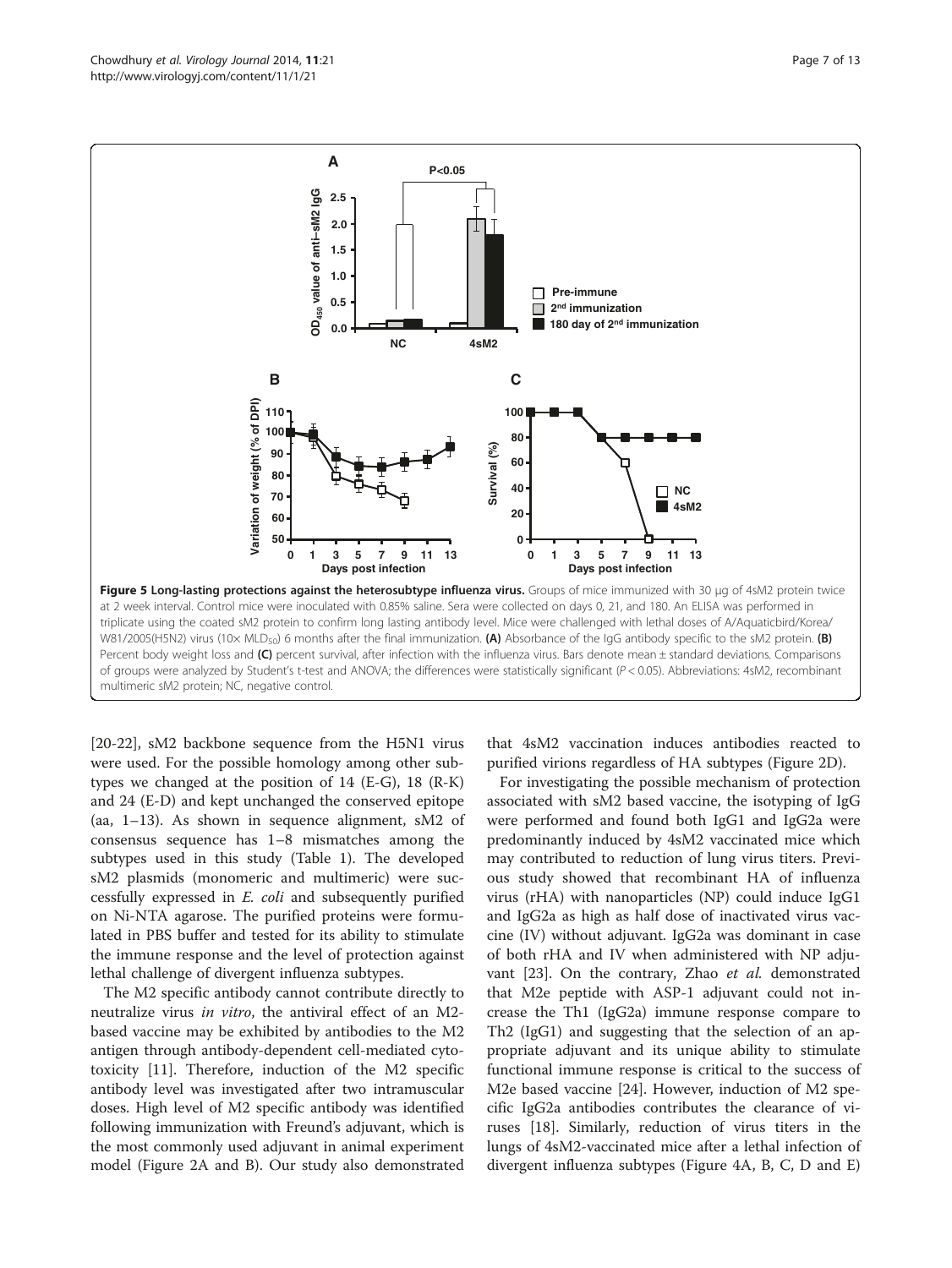indicated the contribution of 4sM2 induced IgG2a for the clearance of virus. In addition, the 4sM2 vaccination also can reduce the severity of lung damage by inhibiting viral replication and accumulation of inflammatory cells in lung alveolar tissues (Figure [4F](#page-5-0)).

Since the first report of cross protection by Slepushkin et al. [[25\]](#page-11-0), numerous studies have done with different approaches to provide cross protection immunity using the conserved M2 sequence. A number of Studies already been conducted focusing on the monomeric M2e proteins expressed in E. coli, M2 DNA vaccine, M2 peptide, M2 protein conjugates with different molecules and M2 VLP [\[14](#page-11-0)-[17\]](#page-11-0). The routes of administration and the cross protection also been investigated [\[10,18](#page-11-0)]. However, for the increasing protection levels, focus goes to multimeric form of M2 protein and peptide. Study showed that  $4 \times M2e$  conjugated Mycobacterium tuberculosis HSP70 (mHSP70) fusion protein provided full protection against lethal dose of mouse-adapted H1N1, H3N2, or H9N2 influenza A isolates [\[26\]](#page-11-0). A Similar study by Alvarez et al. [\[27](#page-11-0)] demonstrated that four copies of the M2e peptide to the BLS molecule (Brucella abortus derived antigen) were capable to induce 100% protection from viral challenge in BALB/c mice. Recently, Kim et al. [\[28](#page-11-0)] reported on cross-protection regardless of influenza virus subtypes by tandem repeat of M2e (M2e5×) expressing virus like particles. The multimeric M2e-based vaccines reported have shown to be effective for cross protection when conjugated to other molecules or delivered as a whole virus and mainly based on conserved epitope of M2 ectodomain (M2e) which is small in size and low immunogenic. However, in the present study, we used sM2 constituted both ecto and cytoplasmic domain without the transmembrane domain for the enhancement immunogenicity and breadth of protection, which is utmost important to protect unexpected outbreak of influenza infection.

The cellular immune response plays an important role in vaccination. Previous studies have reported on antibodies and cell-mediated cytotoxicity specific to the M2 antigen and their anti-viral activity [[29\]](#page-11-0) and E. coli expressed monomeric M2, three copies of M2 fused with ASP-1 significantly induce anti-M2 Th1 and Th2 associ-ated antibodies [[24](#page-11-0)]. Wu et al. [\[30](#page-11-0)] reported that nucleotide based CpG-ODN adjuvant with M2 peptide significantly increased M2-specific IgG2a and IFN-γ secreting lymphocytes. In agreement with those findings, we examined the Th1-type  $(IFN-y)$  and Th2-type  $(IL-4)$ cytokine responses by ELISPOT assay. Heightened levels of IFN-γ were detected in response to stimulation of both the sM2 protein and M2 peptide in mice immunized with the 4sM2 protein but not in non-immunized mice (Figure [2](#page-3-0)E). Similarly, we observed substantially high levels of IL-4 in immunized mice upon stimulation with the sM2 protein and M2 peptide (Figure [2F](#page-3-0)). Together, these results indicate that four tandem copies of sM2 with Freud's adjuvant induced a cellular immune response that may contributed to protecting mice from widely divergent influenza subtypes from both phylogenetic group 1 (H1, H5, H9) and group 2 (H7) [[31](#page-11-0)].

Our study revealed that reconstituted 4sM2 protein which from *E. coli* induced long lasting immunity and conferred protection against a heterosubtype influenza virus lethal infection even at 6 months after final vaccination (Figure [5B](#page-6-0) and C). Our findings supported by the previous observation that M2 VLP confers long-term immunity and cross protection [\[18](#page-11-0)]. Also, a report by Price et al. showed long lived NP/M2 specific IgG and IgA antibodies in sera and mucosal sites [[32\]](#page-11-0). In agreement with these findings, we found that the sM2 specific antibody-mediated immunity was long lived (Figure [5A](#page-6-0)), which is important for any successful vaccine.

# Conclusion

Influenza A viruses are responsible for three major pandemics in the twentieth century and occasionally outbreaks in various hosts such as, humans, avian species, and some types of mammals. It has one of the highest infection rates of all human viruses which can infect people of all ages [\[33](#page-11-0)]. Efforts to develop effective influenza vaccines are repeatedly challenged due to the genetic instability of HA and NA [[34](#page-11-0)]. A vaccine consisting of a genetically conserved influenza antigen would provide a second layer of protection against multiple strains and could offer the promise of influenza vaccination in the developing world where the current seasonal strategy is not practical [[35](#page-11-0)]. Therefore, the development of universal influenza vaccines against various subtypes is badly needed and should be studied continuously. In this study, the efficacy of reconstituted multimeric sM2 proteins (4sM2) which expressed in E. coli in providing crossprotection against lethal infection of divergent influenza subtypes were demonstrated. We showed evidence that vaccine containing multimeric sM2 which in this case 4sM2 proteins could be potential candidate for inducing cross-protection, as shown against A/EM/Korea/W149/ 06(H5N1), A/PR/8/34(H1N1), A/Aquatic bird/Korea/W81/ 2005(H5N2), A/Aquatic bird/Korea/W44/2005(H7N3), and A/Chicken/Korea/116/2004(H9N2) influenza subtypes. The cross reactivity and protective efficacy suggests that 4sM2 protein, could potentially promote protection against influenza subtypes. Overall, our results demonstrate that four tandem copies of consensus sM2 conferred broad protective immune responses against divergent influenza subtypes in a mouse model, suggesting that sM2 could be used to produce a broadly protective influenza vaccine.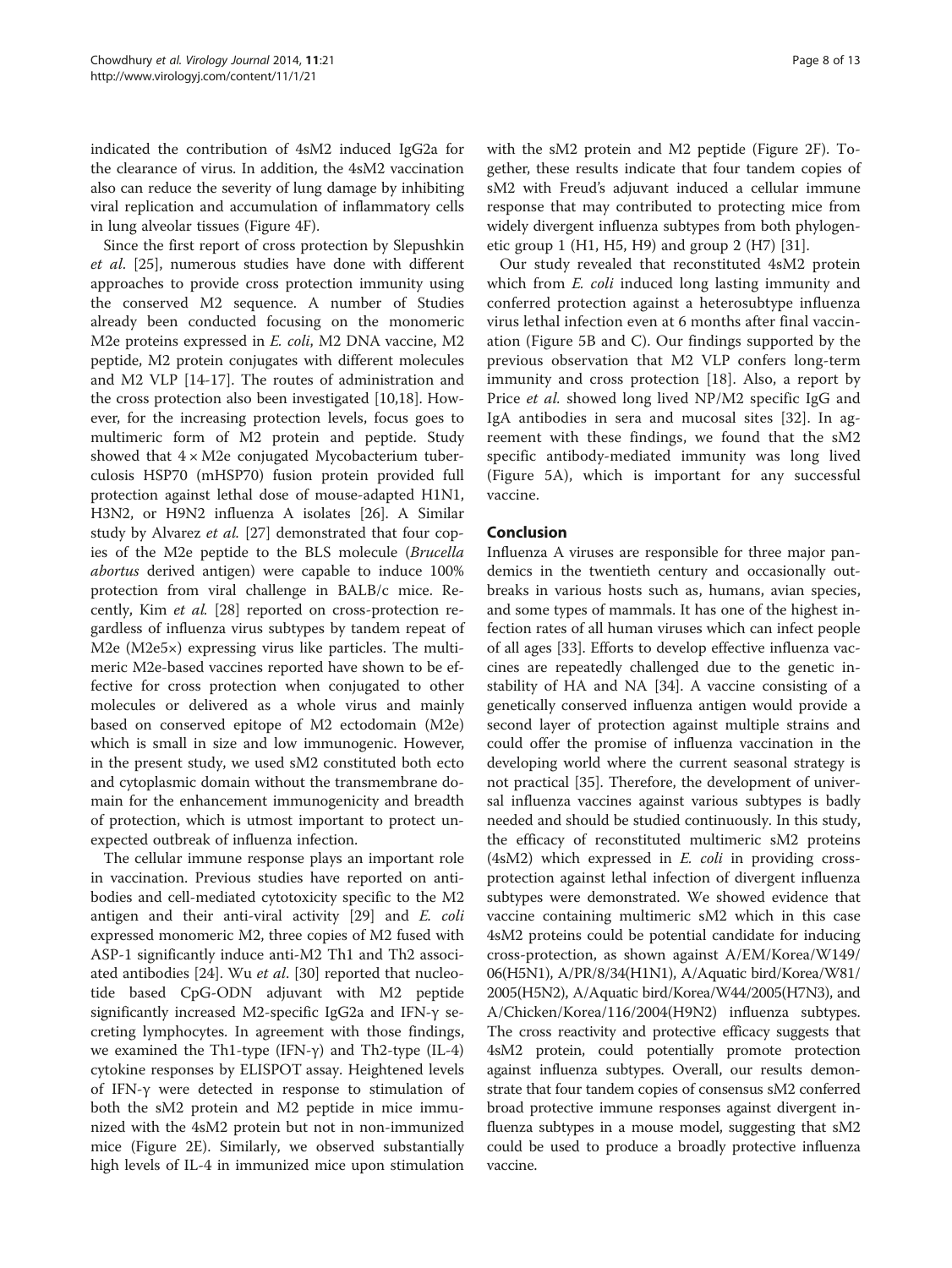# Materials and methods

# Construction of recombinant plasmid with four copies of the sM2 gene

A gene encoding the consensus sM2 containing residues of extracellular and cytoplasmic domain without the transmembrane domain from the analysis of sequences of H5N1, H1N1 and H9N2 subtypes in the database was chemically synthesized (Figure [1](#page-2-0)A). Plasmid sM2 and 4sM2 were constructed by cloning as described previously [[36](#page-11-0)]. The sM2 gene was modified by adding a Nhe I site at the 5′ terminal and BamH I and Hind III sites as well as the termination codons TAA and TGA at the 3′ terminal for cloning into the pRSET A vector. The polymerase chain reaction (PCR) was employed to amplify the gene using the primer pair 5′-CTA GCT AGC ATG TCA TTA TTA ACA-3′ (sense 1), 5′-GAA GAT CTA TGT CAT TAT TAA CA- 3′ (sense 2) and 5′-AAG CTT TTA TCA GGA TCC ACC TGA ACC ACC TGA ACC ACC TGA ACC ACC TTC AAG TTC-3′ (anti sense). Two different primer senses were simultaneously used during this multicloning process. The sM2 (sense 1) was ligated with pRSET A using a CoreBio 96 plus thermocycler (CoreBio L&B, Seoul, Korea), whereas sM2 (sense 2) was ligated into the T Easy Vector (Invitrogen, Seoul, Korea). Each plasmid was linearized by RE digestion using BamH I, Hind III for the pRSET A vector and Bgl II, Hind III for the T Easy Vector at 37°C for 2 h and purified by phenol/ chloroform/ isoamylalcohol treatment. The linearized plasmids were electrophoresed on a 0.9% agarose gel and recovered using a QIAquick Gel Extraction kit (Qiagen, Hilden, Germany) following the manufacturer's instructions. The pRSET A vector and sM2 insert (sense 2) were ligated with T4 ligase (TaKaRa Bio, Seoul, Korea) at 16°C for 4 h. Sense 1 for sM2 was fused to sense 2 to produce 2sM2. Consequently, 4sM2 was produced by combining 2sM2 (sense 1) to 2sM2 (sense 2). The ligated products were transformed into *E. coli* JM83 competent cells using an electroporation method described previously. The recombinant plasmids were recovered by plasmid DNA extraction following the manufacturer's instructions using Accuprep Plasmid Mini-prep (Bioneer, Daejeon, Korea). The profiles of the recombinant plasmids were confirmed by restriction endonuclease digestion and DNA sequencing (Solgent, Seoul, Korea).

### Expression of 4sM2 proteins in E. coli

Proteins sM2 and 4sM2 were generated using an E. coli expression system as described previously [\[37,38](#page-11-0)]. Briefly, recombinant plasmids were introduced into the E. coli BL21 (DE3) strain using the heat shock method of transformation. A colony was seeded in 5 ml LB broth supplemented with 100 μg/ml ampicillin and 35 μg/ml chloramphenicol and grown at 37°C with shaking. The overnight culture was transferred to 800 ml fresh LB medium and cultured at 37°C with 200 rpm shaking. When the culture reached an optical density (OD) of 600 nm  $(OD_{600})$  at 0.6, expression of the target proteins were induced by adding 2 mM isopropyl-β-D-thiogalactopyranoside (99% purity; Bio Basic, Ontario, Canada) and incubating for another 12 h at 30°C. Cultures were then harvested by centrifugation at  $6,000 \times g$  for 20 min at 4°C. The cell pellets were stored at -20°C overnight.

# Isolation, solubilization and refolding of protein from inclusion bodies (IBs)

For the isolation of inclusion bodies (IBs), cell pellets were thawed in ice and re-suspended in 20 ml cold buffer containing 20 mM Tris-HCL, 0.5 M NaCl, 10% glycerol and protease inhibitor (1 mM phenyl methyl sulfonyl fluoride, Sigma-Aldrich, Seoul, Korea). Bacterial lyses was performed by sonication for 3 min with an interval of 2 s pulses and 1 s resting at 25% amplitude and centrifuged  $(12,000 \times g, 20 \text{ min})$  at 4°C. Supernatant was removed and remaining pellet retained as IBs. The collected pellet was resuspended with denaturing buffer (20 mM Tris-HCl, 0.5 M NaCl, 10% glycerol and 6 M urea) followed by sonication for 1 min and centrifuged as before. Debris supernatant was discarded; remaining pellet was resuspended with denaturing buffer II (20 mM Tris-HCl, 0.5 M NaCl, 8 M urea, pH 8.0) and kept in 4°C with shaking overnight. The pellet was sonicated and centrifuged as before. Supernatant was separated as rescued protein from IBs, which is ready for purification [[39](#page-11-0)].

# Purification, dialysis and confirmation of 4sM2 specific protein

The target proteins were purified by His-tag affinity chromatography (Qiagen, USA), dialyzed using a permeable cellulose membrane (molecular cut-off: 12–14 kDa, Spectrum Laboratories, East Tamaki, Auckland, USA) for 24 h at 4°C. The dialyzed target proteins were quantified using the Bradford assays (Bio-Rad, Hercules, CA, USA) and confirmed by sodium dodecyl sulfate polyacrylamide gel electrophoresis (SDS-PAGE). For immune detection of protein, the membranes were probed with mouse anti-histidine antibodies (1:500, Invitrogen, Carlsbad, CA, USA) and rabbit anti-M2 antibodies (1:1000). Rabbit anti-M2 antibody used in this experiment was generated by i.m. inoculation of KLH conjugated M2 peptide to the rabbit, two times of 2 weeks interval. Membranes were reacted with a 1:1000 dilution of anti-mouse or anti-rabbit IgG HRP. Finally, the target proteins were detected using the WEST-ZOL plus Western Blot Detection System (iNtRON Biotechnology, Gyeonggi-do, South Korea) and visualized by enhanced chemiluminescence (ECL). The purified proteins were used as a vaccine [\[23\]](#page-11-0).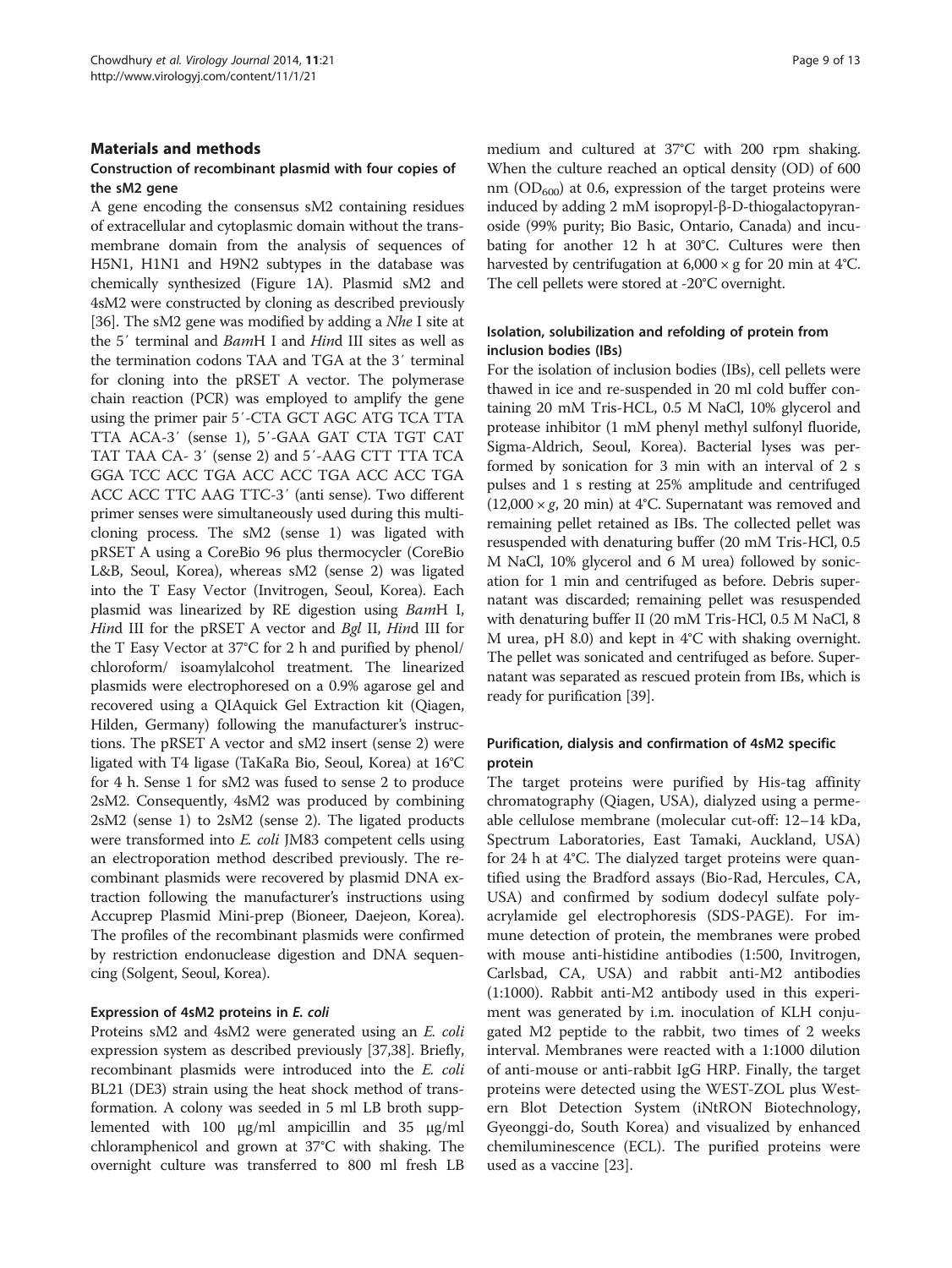#### <span id="page-9-0"></span>Animals, viruses, and vaccination

Preliminary experiment was conducted to determine the doses and efficacy of sM2 and 4sM2 protein on influenza virus infection. Mice vaccinated with sM2 (10 μg and 30 μg) showed 40% and 60% survival respectively while the mice vaccinated with 4sM2 (10 μg) registered 60% survival and the 4sM2 (30 μg) showed 100% survival against lethal infection of H5N1 (data not shown). In this study, monomeric sM2 protein was used as coating antigen for ELISA and stimulator in ELISPOT, multimeric 4sM2 protein used for vaccine study. For this, a total of 138 female BALB/c mice (5 weeks old) were purchased from Samtako (Seoul, Korea) and acclimated for 7 days at room temperature prior to use. Mice were divided into six experimental sets (Table 2). Four sets contained two groups of 11 mice each. One set had two groups of 17 (6 mice for lung histopathology at 3 and 5 dpi) mice each. The remaining sets had two groups containing eight mice each (for the long lasting and CTL response experiment). Mice were vaccinated i.m. with 30 μg of 4sM2 protein or 0.85% saline at 2 weeks interval as illustrated in Figure [1](#page-2-0)D. Mice inoculated with 0.85% saline considered as a negative control (NC). The first injection included Freund's complete adjuvant, and 2 weeks later mice were given a boost with 4sM2 or 0.85% saline in Freund's incomplete adjuvant.

The highly pathogenic (HPAI) A/EM/Korea/W149/06 (H5N1), A/Puerto Rico/8/34(H1N1), A/Aquatic bird /Korea/W81/2005(H5N2), A/Aquatic bird/Korea/W44/ 2005(H7N3) and A/Chicken/Korea/116/2004(H9N2) influenza subtypes used in this study, were obtained from the virus collection at the College of Medicine and Medical Research Institute, Chungbuk National University, Cheongju, Republic of Korea. All viruses were propagated in allantoic fluid from 10-day-old chicken embryos.

#### Sample collection

Blood were collected to analyze serum antibody levels at 0, 7, 21, and 180 days after vaccination. Blood were

Table 2 The design groups for mouse experiment

collected from the retro-orbital plexus, incubated at room temperature for 30 min; sera were separated by centrifugation (12,000 × g, 5 min) and stored at -20°C until analysis. Ether narcosis-anesthetized mice were bled from the heart with a syringe, dissected to expose the thoracic cavity, and the lungs were collected aseptically to determine lung virus titer and lung histopathology. Samples for the lung virus titer were stored at -70°C, and the histopathology samples were fixed in 10% formalin until analysis [\[36,40](#page-11-0)].

#### Evaluation of antibody

The antibody level specific to sM2 was evaluated by ELISA as described previously [\[23,41\]](#page-11-0). Briefly, 96-well immunosorbent plates (Nunc-Immuno Plate MaxiSorp; Nunc Life Technologies, Basel, Switzerland) were sensitized with 3 μg/ml of sM2 protein, M2 peptide or inactivated purified virions for 12 h at 4°C then washed three times with PBS (pH 7.4) containing 0.05% Tween 20 (PBS-T). The wells were blocked with 300 μl of 10% skim milk in PBS for 2 h at room temperature followed by washing again with PBS-T. Sera were diluted 1: 500 for protein and peptide and 1:100 for virus coated plates, added in triplicate, and incubated for 2 h at 37°C. Following another round of washing rabbit anti-mouse IgG HRP antibody (Sigma, Seoul, Korea) was added to each well (1:1000), and incubated for an additional 2 h at 37°C. Substrate solutions containing tetramethylbenzidine and  $H_2O_2$  were added after final washing. The reaction performed at room temperature and terminated immediately with stop solution  $(2 \text{ N H}_2\text{SO}_4)$ . Optical density was measured at  $450<sub>nm</sub>$  using an ELISA auto reader (Molecular Devices, Sunnyvale, CA, USA).

IgG isotyping was performed under the same conditions described for the IgG ELISA except for the secondary antibody. After the primary antibody reaction, the ELISA plates were incubated with 1000-fold diluted rabbit anti-mouse IgG1 HRP and IgG2a HRP (Zymed,

| No. of Sets | Vaccine         | Adjuvant | Route | Number of mouse tested for (in each group) |                                                            |                  |                                           |                |                                      |
|-------------|-----------------|----------|-------|--------------------------------------------|------------------------------------------------------------|------------------|-------------------------------------------|----------------|--------------------------------------|
|             |                 |          |       | <b>Total in</b><br>each group              | <b>Virus titration</b><br>$(3 \text{ and } 5 \text{ dpi})$ | Survival         | Lung Histopathology<br>$(3 and 5$ dpi $)$ | <b>ELISPOT</b> | Challenge<br>viruses                 |
| 4           | 0.85%<br>saline | Freund's | i.m.  | 11                                         | 3 for<br>each time                                         | 5                | $\overline{a}$                            | ۰.             | <b>H5N1 H1N1</b><br><b>H7N3 H9N2</b> |
|             | 4sM2            | Freund's |       | 11                                         | 3 for<br>each time                                         | 5                | $\overline{\phantom{a}}$                  | $\sim$         |                                      |
|             | 0.85%<br>saline | Freund's |       | 17                                         | 3 for<br>each time                                         | 5                | $3 + 3$                                   |                | <b>H5N2</b>                          |
|             | 4sM2            | Freund's |       | 17                                         | 3 for<br>each time                                         | 5                | $3 + 3$                                   | ٠              |                                      |
|             | 0.85%<br>saline | Freund's |       | 8                                          |                                                            | 5 (long lasting) | $\overline{\phantom{a}}$                  | 3              | <b>H5N2</b>                          |
|             | 4sM2            | Freund's |       | 8                                          |                                                            | 5 (long lasting) | $\overline{\phantom{a}}$                  | 3              |                                      |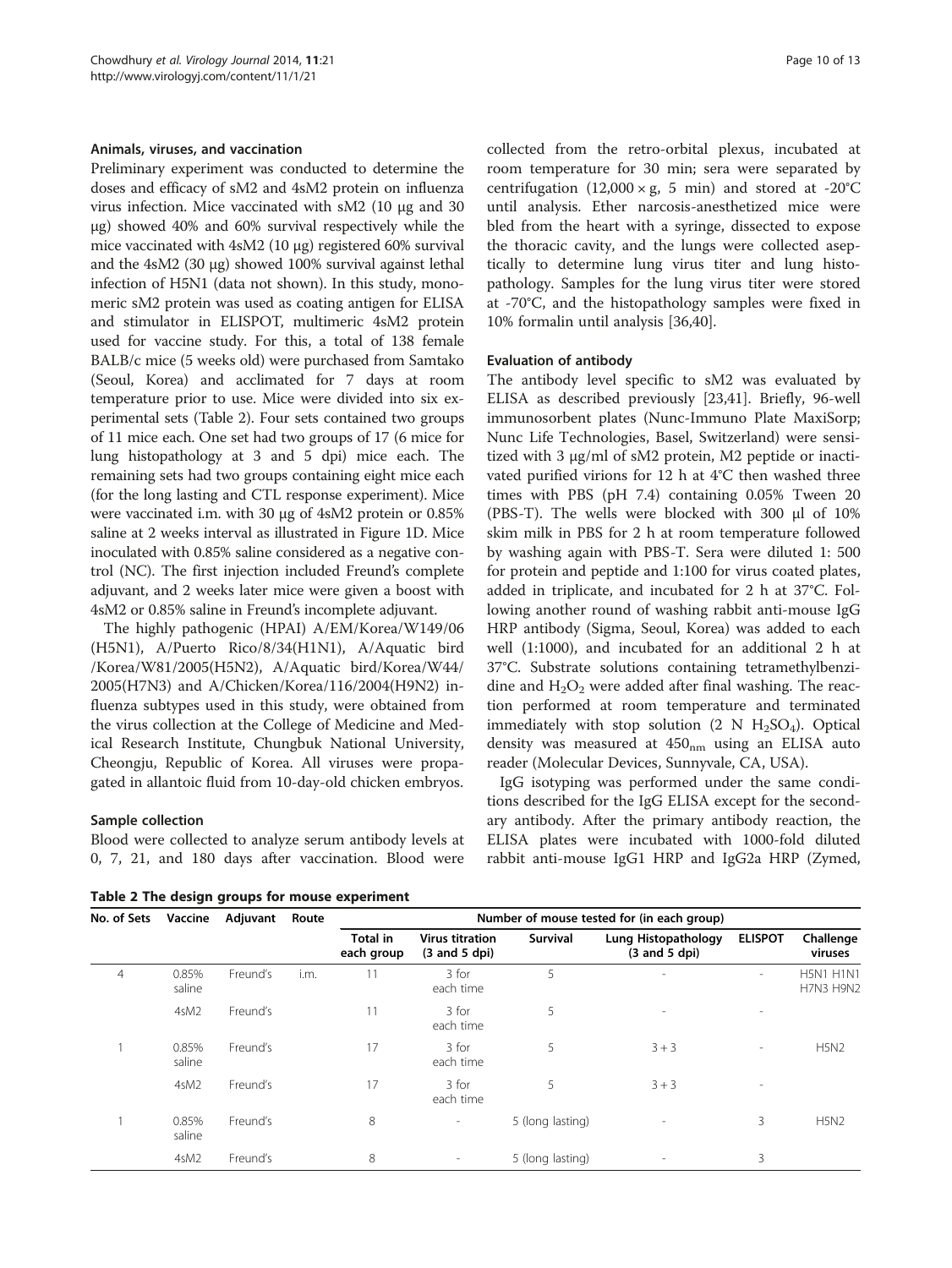San Francisco, CA, USA) for 2 h at 37°C. Subsequent steps were performed as described for the IgG ELISA.

### Enzyme-linked immunosorbant spot (ELISPOT) assay

Cytokine ELISPOTs were developed and counted as described previously to detect and compare the T-cell response to the 4sM2 protein [\[42,43\]](#page-11-0). Briefly, BD ELISPOT 96-well plates were coated with anti-mouse interferon IFN-γ or interleukin IL-4 capture antibodies in 100 μl PBS/well and incubated at 4°C overnight. The plates were blocked with complete RPMI 1640 medium containing 10% fetal bovine serum (Invitrogen, Carlsbad, CA, USA), and incubated in RT for 2 h. Freshly isolated splenocytes were added at  $5 \times 10^4$  cells/well in media containing the sM2 protein (1 μg/well) or M2 peptide (1 μg/well) or only medium (negative control), or 5 μg/ml phytohemagglutinin (positive control, Invitrogen, Carlsbad, CA, USA). Plates were incubated for 48 h at  $37^{\circ}$ C in 5% CO<sub>2</sub>. After discarding the cells, the plates were treated sequentially with biotinylated anti-mouse IFN-γ and IL-4 antibodies, streptavidin-HRP, and substrate solution. Finally, the plates were washed with deionized water and dried for at least 2 h in the dark. Spots were counted automatically using an Immuno Scan Entry analyzer (Cellular Technology Ltd., Shaker Heights, OH, USA).

#### Virus challenge

Mice were anesthetized by ether narcosis and infected intranasally with  $10MLD_{50}$  of challenge viruses in 20  $\mu$ l PBS. The  $MLD_{50}$  of A/EM/Korea/W149/06(H5N1), A/ PuertoRico/8/34(H1N1), A/Aquatic bird /Korea/W81/ 2005(H5N2), A/Aquatic bird/Korea/W44/2005(H7N3), and A/Chicken/Korea/116/2004(H9N2) viruses were determined in 8 week old naive BALB/c mice. Lungs were collected at 3 and 5 dpi to measure lung virus titers and assess lung histopathology. Remaining mice were monitored for body weight changes and survival. Three mice from one set were selected at random 10 days after the final vaccination to analyze the T-cell immune responses. The remaining mice from the same set were challenged at 180 days (after final vaccination) for the long lasting protection assay.

#### Virus quantification

Lung virus titers were determined as the 50% tissue culture infectious dose  $(TCID_{50})$  as described previously [[44,45\]](#page-12-0). Briefly, lung tissues were homogenized in 500 μl PBS containing antibiotic and antimycotic compounds (Gibco, Grand Island, NY, USA). The supernatants were collected after centrifugation  $(12,000 \times g, 15 \text{ min})$  of mechanically homogenized lung samples. MDCK cells were inoculated with a 10-fold serial dilution of sample and incubated at 37°C in a humid atmosphere of 5%  $CO<sub>2</sub>$  for 1 h. After 1 h of absorption, media was removed

and overlay medium containing L-1-tosylamido-2-phenylethyl chloromethyl ketone (TPCK) trypsin (Thermo Fisher Scientific, Rockford, USA) was added to the infected cells and incubated for 3 days. Viral cytopathic effects were observed daily, and titers were determined by the HA test. For HA, chicken red blood cells (0.5%) were added to 50 μl of cell supernatant and incubated for 30 min. The virus titer of each sample was expressed as 50% tissue infected doses using the Reed-Muench method.

# Histopathology

Lungs were collected aseptically at 3 and 5 days post infection. Tissues were fixed in 10% formalin solution, embedded in paraffin, sectioned, and stained with eosin. Tissue sections were examined under a light microscope to assess the pathological changes [[46](#page-12-0)].

#### **Statistics**

Data are presented as means ± standard deviations and are representative of at least three independent experiments. Differences between groups were analyzed by analysis of variance (ANOVA) and means were compared by Student's t-test. P-values less than 0.05 were regarded as significant.

#### Ethics statement

The research protocols for the use of mice in this study were conducted following approval from the Institutional Animal Care and Use Committee of Bioleaders Corporation (Reference number BLS-ABSL-10-011). Animal experiments were conducted in bio-safety level BSL-2 and BSL-3<sup>+</sup> laboratory facilities.

#### Competing interests

None of the authors have any financial or personal relationships with other people or organizations that could inappropriately influence or bias this study.

#### Authors' contributions

CJK and JSL was the principle investigator, wrote the grant application and supervised the study. MYEC and SSK performed the experiments and wrote the manuscript. HJM, MRT, JHK and MEP performed cell culture experiments and data analysis. HYS did histopathology. All authors have read and approved of final manuscript.

#### Acknowledgements

This study was supported by the research fund of Chungnam National University in 2011.

#### Author details

<sup>1</sup>College of Veterinary Medicine (BK21 Plus Program), Chungnam National University, Daejeon 305-764, Republic of Korea. <sup>2</sup> Faculty of Veterinary Medicine, Chittagong Veterinary and Animal Sciences University, Chittagong 4202, Bangladesh. <sup>3</sup>Department of Biomedical Sciences, College of Veterinary Medicine, Iowa State University, Ames, IA, USA.

Received: 30 September 2013 Accepted: 29 January 2014 Published: 6 February 2014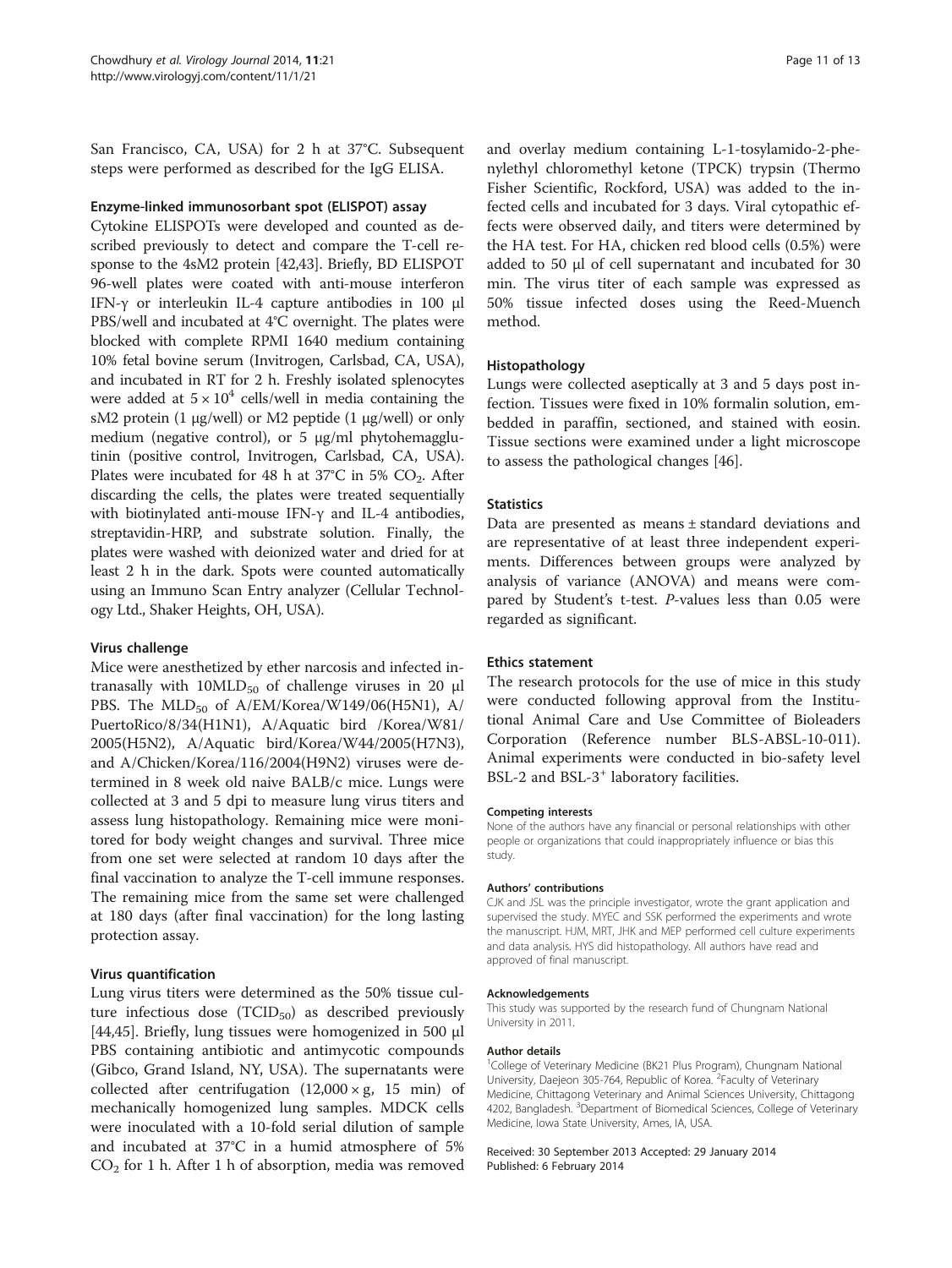#### <span id="page-11-0"></span>References

- 1. Zimmer SM, Burke DS: Historical perspective emergence of influenza A (H1N1) viruses. N Engl J Med 2009, 361:279–285.
- Stephenson I, Nicholson KG: Influenza: vaccination and treatment. Eur Respir J 2001, 17:1282–1293.
- 3. Couch RB: Seasonal inactivated influenza virus vaccines. Vaccine 2008, 26S:5–9.
- 4. Al-Marou A, Scheifele DW, Soong T, Bjornson G: Comparison of adverse reactions to whole-virion and split-virion influenza vaccines in hospital personnel. Can Med Assoc J 1991, 145:213–218.
- Song JM, Rooijen NV, Bozja J, Compans RW, Kang SM: Vaccination inducing broad and improved cross protection against multiple subtypes of influenza A virus. PNAS 2011, 108:757–761.
- 6. Jennings R, Smith TL, Spencer RC, Mellersh AM, Edey D, Fenton P, Potter CW: Inactivated influenza virus vaccines in man: a comparative study of subunit and split vaccines using two methods for assessment of antibody responses. Vaccine 1984, 2:75–80.
- 7. Beyer WEP, Palache AM, Jong JCD, Osterhaus ADME: Cold-adapted live influenza vaccine versus inactivated vaccine: systemic vaccine reactions, local and systemic antibody response, and vaccine efficacy. A meta-analysis. Vaccine 2002, 20:1340–1353.
- 8. Gerdil C: The annual production cycle for influenza vaccine. Vaccine 2003, 21:1776–1779.
- 9. Smith DJ, Lapedes AS, Jong JCD, Bestebroer TM, Rimmelzwaan GF, Osterhaus ADME, Fouchier RAM: Mapping the antigenic and genetic evolution of influenza virus. Science 2004, 305:371–376.
- 10. Kang SM, Song JM, Compans RW: Novel vaccines against influenza viruses. Virus Res 2011, 162:31–38.
- 11. Zhao G, Lin Y, Du I, Guan J, Sun S, Sui H, Kou Z, Chan CC, Guo Y, Jiang S, Zheng BJ, Zhou Y: An M2e-based multiple antigenic peptide vaccine protects mice from lethal challenge with divergent H5N1 influenza viruses. Virol J 2010, 7:2–8.
- 12. Lalor PA, Webby RJ, Morrow J, Rusalov D, Kaslow DC, Rolland A, Smith LR: Plasmid DNA based vaccines protect mice and ferrets against lethal challenge with A/Vietnam/1203/04 (H5N1) influenza virus. J Infect Dis 2008, 197:1643–1652.
- 13. Huleatt JW, Nakaara V, Desaia P, Huanga Y, Hewitt D, Jacobsa A, Tanga J, McDonalda W, Songb L, Evans RK, Umlaufb S, Tusseyb L, Powella TJ: Potent immunogenicity and efficacy of a universal influenza vaccine candidate comprising are combinant fusion protein linking influenza M2e to the TLR5 ligand flagellin. Vaccine 2008, 26:201–214.
- 14. Wu F, Huang JH, Yuan XY, Huang WS, Chen YH: Characterization of immunity induced by M2e of influenza virus. Vaccine 2007, 25:8868–8873.
- 15. Ernst WA, Kim HJ, Tumpey TM, Jansen AD, Tai W, Cramer DV, Adler-Moore JP, Fujii G: Protection against H1, H5, H6 and H9 influenza A infection with Liposomal matrix 2 epitope vaccines. Vaccine 2006, 24:5158–5168.
- 16. Tompkins SM, Zhao ZS, Lo CY, Misplon JA, Liu T, Ye Z, Hogan RJ, Wu Z, Benton KA, Tumpey TM, Epstein SL: Matrix protein 2 vaccination and protection against influenza viruses, including subtype H5N1. Emerg Infect Dis 2007, 13:426–435.
- 17. Jimenez GS, Planchon R, Wei Q, Rusalov D, Geall A, Enas J, Lalor P, Leamy V, Vahle R, Luke CJ, Rolland A, Kaslow DC, Smith LR: Vaxfectin formulated influenza DNA vaccines encoding NP and M2 viral proteins protect mice against lethal viral challenge. Hum Vaccin 2007, 3:157–164.
- 18. Song JM, Wang BZ, Park KM, Rooijen NV, Quan FS, Kim MC, Jin HT, Pekosz A, Compans RW, Kang SM: Influenza virus-like particles containing M2 induce broadly cross protective immunity. PLoS One 2011, 6:e14538.
- 19. Schnell JR, Chou JJ: Structure and mechanism of the M2 proton channel of influenza A virus. Nature 2008, 451:591–595.
- 20. Du L, Zhou Y, Jiang S: Research and development of universal influenza vaccines. Microbes Infect 2010, 12:280-286.
- 21. Liu W, Zou P, Chen YH: Monoclonal antibodies recognizing EVETPIRN epitope of influenza A virus M2 protein could protect mice from lethal influenza A virus challenge. Immunol Lett 2004, 93:131–136.
- 22. Zou P, Liu W, Chen YH: The epitope recognized by a monoclonal antibody in influenza A virus M2 protein is immunogenic and confers immune protection. Int Immunopharmacol 2005, 5:631–635.
- 23. Moon HJ, Lee JS, Talactac MR, Chowdhury MYE, Kim JH, Park ME, Choi YK, Sung MH, Kim CJ: Mucosal immunization with recombinant influenza hemagglutinin protein and poly gamma-glutamate/chitosan

nanoparticles induces protection against highly pathogenic influenza A virus. Vet Microbiol 2012, 160:277–289.

- 24. Zhao G, Du L, Xiao W, Sun S, Lin Y, Chen M, Kou Z, He Y, Lustigman S, Jiang S, Zheng BJ, Zhou Y: Induction of the protection against divergent H5N1 influenza viruses using a recombinant fusion protein linking influenza M2e to onchocerca volvulus activation associated protein-1 (ASP-1) adjuvant. Vaccine 2010, 28:7233–7240.
- 25. Slepushkin VA, Katz JM, Black RA, Gamble WC, Rota PA, Cox NJ: Protection of mice against influenza A virus challenge by vaccination with baculovirus-expressed M2 protein. Vaccine 1995, 13:1399–1402.
- 26. Ebrahimi SM, Dabaghian M, Tebianian M, Jazi MHZ: In contrast to conventional inactivated influenza vaccines, 4×M2e.HSP70c fusion protein fully protected mice against lethal dose of H1, H3 and H9 influenza A isolates circulating in Iran. Virology 2012, 430:63–72.
- 27. Alvarez P, Zylberman V, Ghersi G, Boado L, Palacios C, Goldbaum F, Mattion N: Tandem repeats of the extracellular domain of Matrix 2 influenza protein exposed in Brucella lumazine synthase decameric carrier molecule induce protection in mice. Vaccine 2013, 31:806–812.
- 28. Kim MC, Song JM, Eunju O, Kwon YM, Lee YJ, Compans RW, Kang SM: Virus-like particles containing multiple M2 extracellular domains confer improved cross-protection against various subtypes of influenza virus. Mol Ther 2013, 21:485–492.
- 29. Jegerlehner A, Schmitz N, Storni T, Bachmann MF: Influenza A vaccine based on the extracellular domain of M2: weak protection mediated via antibody-dependent NK cell activity. J Immunol 2004, 172:5598–5605.
- 30. Wu F, Yuan XY, Li J, Chen YH: The co-administration of CpG-ODN influenced protective activity of influenza M2e vaccine. Vaccine 2009, 27:4320–4324.
- 31. Sui J, Hwang WC, Perez S, Wei G, Aird D, Chen LM, Santelli E, Stec B, et al: Structural and functional bases for broad-spectrum neutralization of avian and human influenza A viruses. Nat Struct Mol Biol 2009, 16:265–273.
- 32. Price GE, Soboleski MR, Lo CY, Misplon JA, Pappas C: Vaccination focusing immunity on conserved antigens protects mice and ferrets against virulent H1N1 and H5N1 influenza A viruses. Vaccine 2009, 27:6512–6521.
- 33. Cox NJ, Subbarao K: Influenza. Lancet 1999, 354:1277-1282.
- 34. Ghedin E, Sengamalay NA, Shumway M, Zaborsky J, Feldblyum T, Subbu V, Spiro DJ, Sitz J, Koo H, Bolotov P, Dernovoy D, Tatusova T, Bao Y, George KS, Taylor J, Lipman DJ, Fraser CM, Taubenberger JK, Salzberg SL: Large-scale sequencing of human influenza reveals the dynamic nature of viral genome evolution. Nature 2005, 437:1162–1166.
- 35. Oshitani H, Kamigaki T, Suzuki A: Major issues and challenges of influenza pandemic preparedness in developing countries. Emerg Infect Dis 2008, 14:875–880.
- 36. Sui Z, Chen Q, Wu R, Zhang H, Zheng M, Wang H, Chen Z: Crossprotection against influenza virus infection by intranasal administration of M2-based vaccine with chitosan as an adjuvant. Arch Virol 2010, 155:535–544.
- 37. Ekiert DC, Bhabha G, Elsliger MA, Friesen RHE, Jongeneelen M, Throsby M, Goudsmit J, Wilson IA: Antibody recognition of a highly conserved influenza virus epitop. Science 2009, 324:246–251.
- 38. Lee JS, Chowdhury MYE, Moon HJ, Choi YK, Talactac MR, Kim JH, Park ME, Son HY, Shin KH, Kim CJ: The highly conserved HA2 protein of the influenza a virus induces a cross protective immune response. J Virol Methods 2013, 194:280–288.
- 39. Zhang T, Xu X, Shen L, Feng Y, Yang Z, Shen Y, Wang J, In W, Wang X: Modeling of protein refolding from inclusion bodies. Acta Biochim Biophys Sin 2009, 4:1044–1052.
- 40. Shim BS, Choi YK CH, Yun Lee EG, Jeon YS, Park SM, Cheon IS, Joo DH, Cho CH, Song MS, et al: Sublingual immunization with M2-based vaccine induces broad protective immunity against influenza. PLoS One 2011, 6:e27953.
- 41. Okuda K, Ihata A, Watabe S, Okada E, Yamakawa T, Hamajima K, Yang J, Ishii N, Nakazawa M, Okuda K, Ohnari K, Nakajima K, Xin KQ: Protective immunity against influenza A virus induced by immunization with DNA plasmid containing influenza M gene. Vaccine 2001, 19:3681–3691.
- 42. Oran AE, Robinson HL: DNA vaccine combining form of antigen and method of delivery to raise a spectrum of IFN-gamma and IL-4 producing CD4+ and CD8+ T cells. J Immunol 2003, 171:1999–2005.
- 43. Price GE, Soboleski MR, Lo CY, Misplon JA, Quirion MR, Houser KV, Pearce MB, Pappas C, Tumpey TM, Epstein SL: Single-dose mucosal immunization